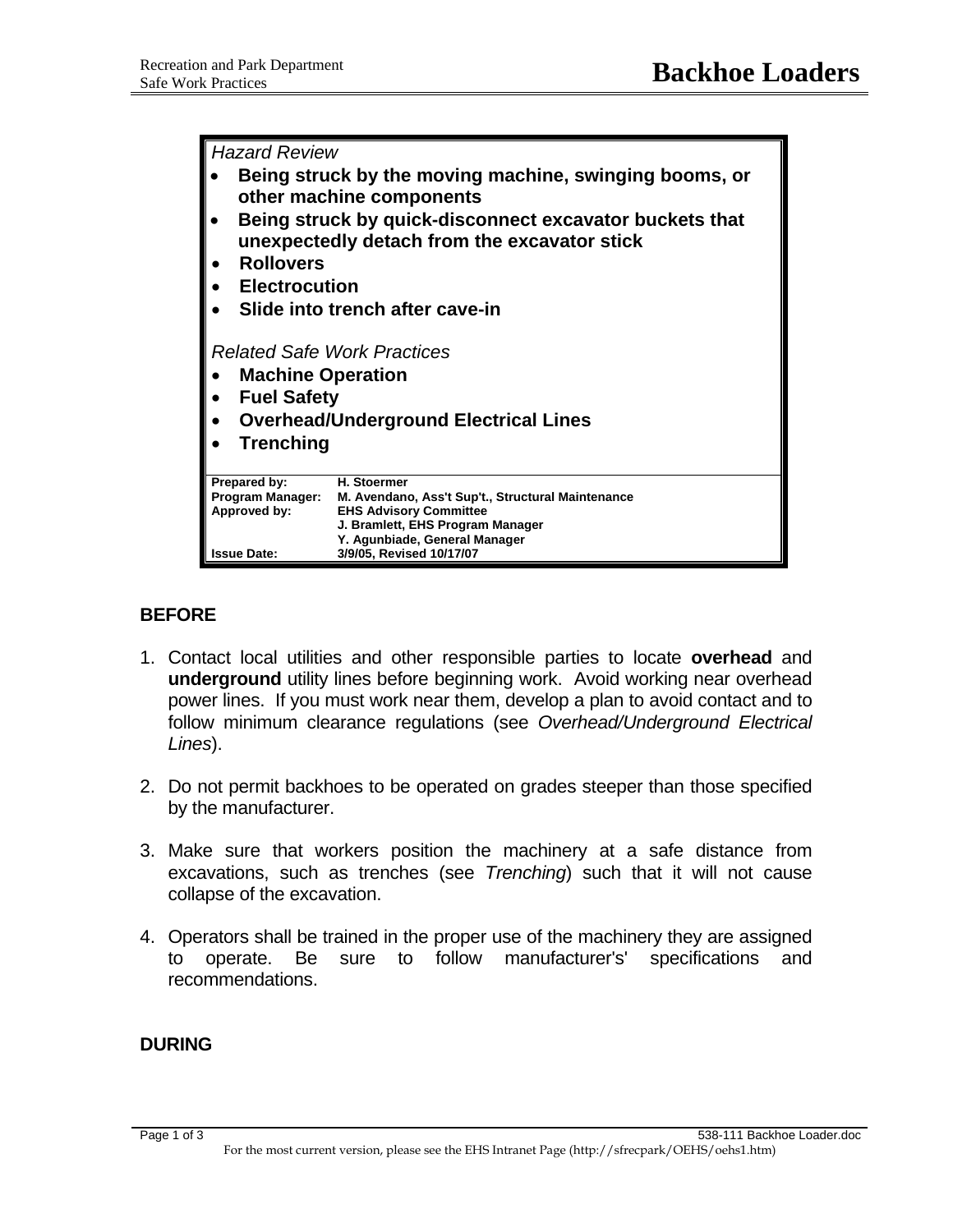- 1. Continually evaluate existing controls to address changing conditions at the worksite.
- 2. Clearly identify and label all machine controls and make sure that the manufacturers' safety features are working.
- 3. Install and maintain equipment attachments and their operating systems according to manufacturers' specifications.
- 4. Securely latch attachments (such as quick-disconnect buckets) before work begins.
- 5. Follow the manufacturer's instructions for using positive locks on quickdisconnect equipment.
- 6. Train operators to conduct visual and operational checks on all machine systems and operating controls before working the machine.
- 7. Make frequent visual inspections of quick-disconnect systems—especially after changing attachments.
- 8. Use the rollover protective structures (ROPS) and seat belts supplied by the manufacturer. Do not remove the ROPS.
- 9. Do not exceed load capacities when lifting materials.
- 10. Instruct operators to lower the boom to a safe position with the bucket on the ground and turn off the machine before stepping off for any reason.

## Other Site Workers

- 1. Other site workers may include, but is not limited to workers from other departments or other RPD personnel. They may not be familiar with working around machinery or on construction sites, and therefore may be at higher risk of injury. Train these site workers to recognize and avoid unsafe conditions and to follow required safe work practices that apply to their work environments.
- 2. Make all workers on the site aware of the machines' established swing areas and blind spots before the operator works the machine. Keep workers on foot outside these areas by marking them with rope, tape, or other barriers.
- 3. Before each work shift begins, review and confirm communications signals that will be used between machine operators and workers on foot.
- 4. Instruct machine operators to keep the bucket as close to the ground as possible when workers are attaching loads for hoisting.